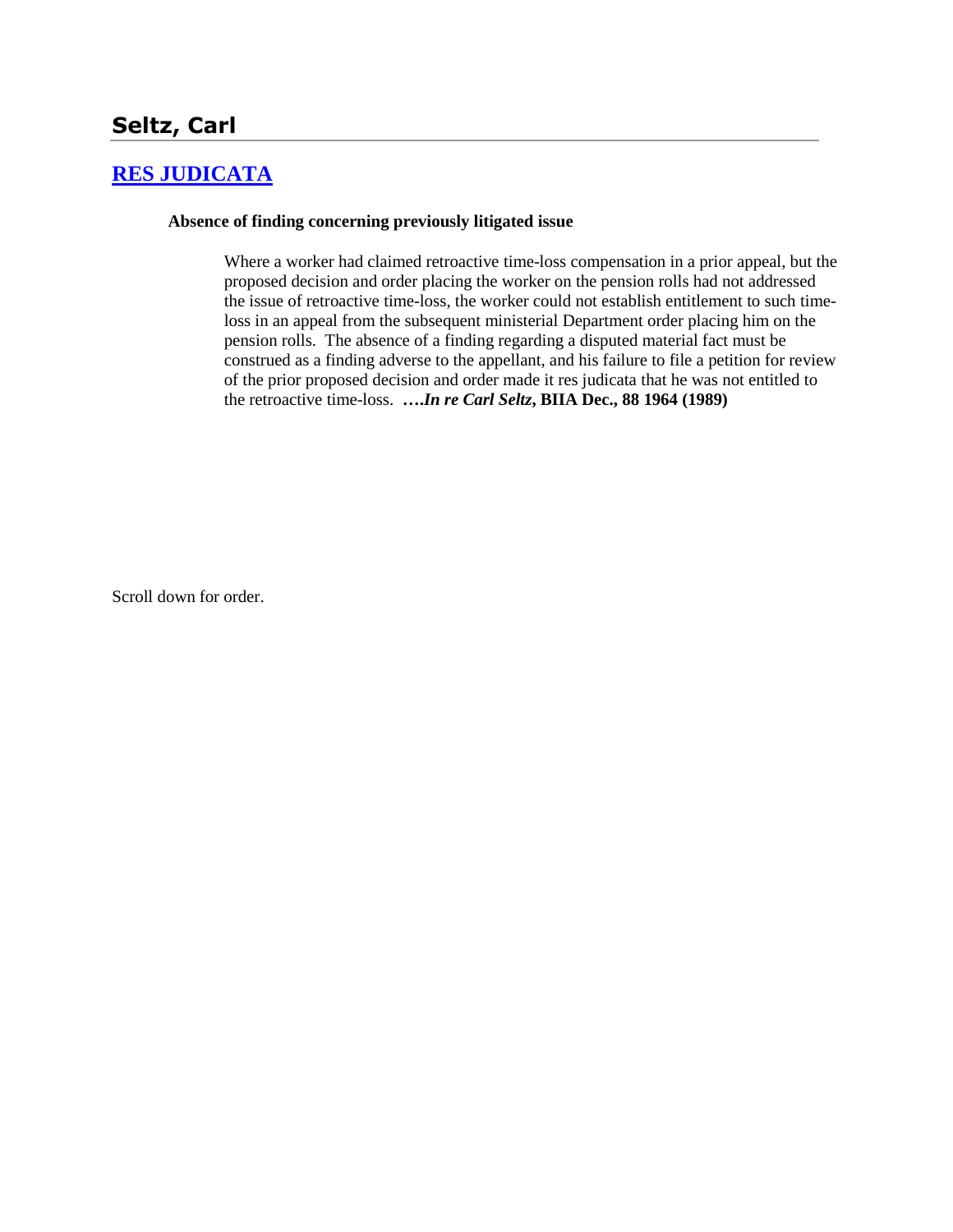### **BEFORE THE BOARD OF INDUSTRIAL INSURANCE APPEALS STATE OF WASHINGTON**

**IN RE: CARL SELTZ ) DOCKET NOS. 88 1964 & 88 1965**

**CLAIM NOS. F-216689& G-992415 ) DECISION AND ORDER**

APPEARANCES:

Claimant, Carl Seltz, by Thomas A. Thompson

Employer, Boeing Company, by None

Department of Labor and Industries, by The Attorney General, per Lynn D.W. Hendrickson, Assistant, and Steve LaVergne, Paralegal

**)**

These are appeals filed by the claimant, Carl Seltz, on May 13, 1988 from an order of the Department of Labor and Industries dated May 9, 1988, entered in Claim Nos. F-216689 and G-992415, which adhered to the provisions of a Department order of April 20, 1988.<sup>1</sup> Pursuant to a Board order dated April 7, 1988, the April 20, 1988 Department order reopened the claim effective October 16, 1986, classified Mr. Seltz as permanently totally disabled, and placed him on the permanent pension rolls effective that date as a result of the combined effects of these injuries. The order further provided that the pension would be awarded under Claim No. G-992415, and that a previously paid permanent partial disability award would be charged against the pension reserve, reducing the monthly payments accordingly. **APPEALS DISMISSED**.

# **DECISION**

Pursuant to RCW 51.52.104 and RCW 51.52.106, this matter is before the Board for review and decision on a timely Petition for Review filed by the claimant, Carl Seltz, to a Proposed Decision and Order issued on February 17, 1989 in which the claimant's appeals were dismissed for want of subject matter jurisdiction.

The Board has reviewed the evidentiary rulings in the record of proceedings and finds that no prejudicial error was committed and said rulings are hereby affirmed. By agreement of the parties, the certified Board record in prior appeals assigned Docket Nos. 87 1132 and 87 1105 is admitted to evidence as Exhibit 9. See also Cloquet v. Dept. of Labor & Indus., 154 Wash. 363 (1929).

l  $1$  The claimant filed a single notice of appeal from a single Department order. However, because the Department order applied to two different claims, two separate docket numbers were assigned.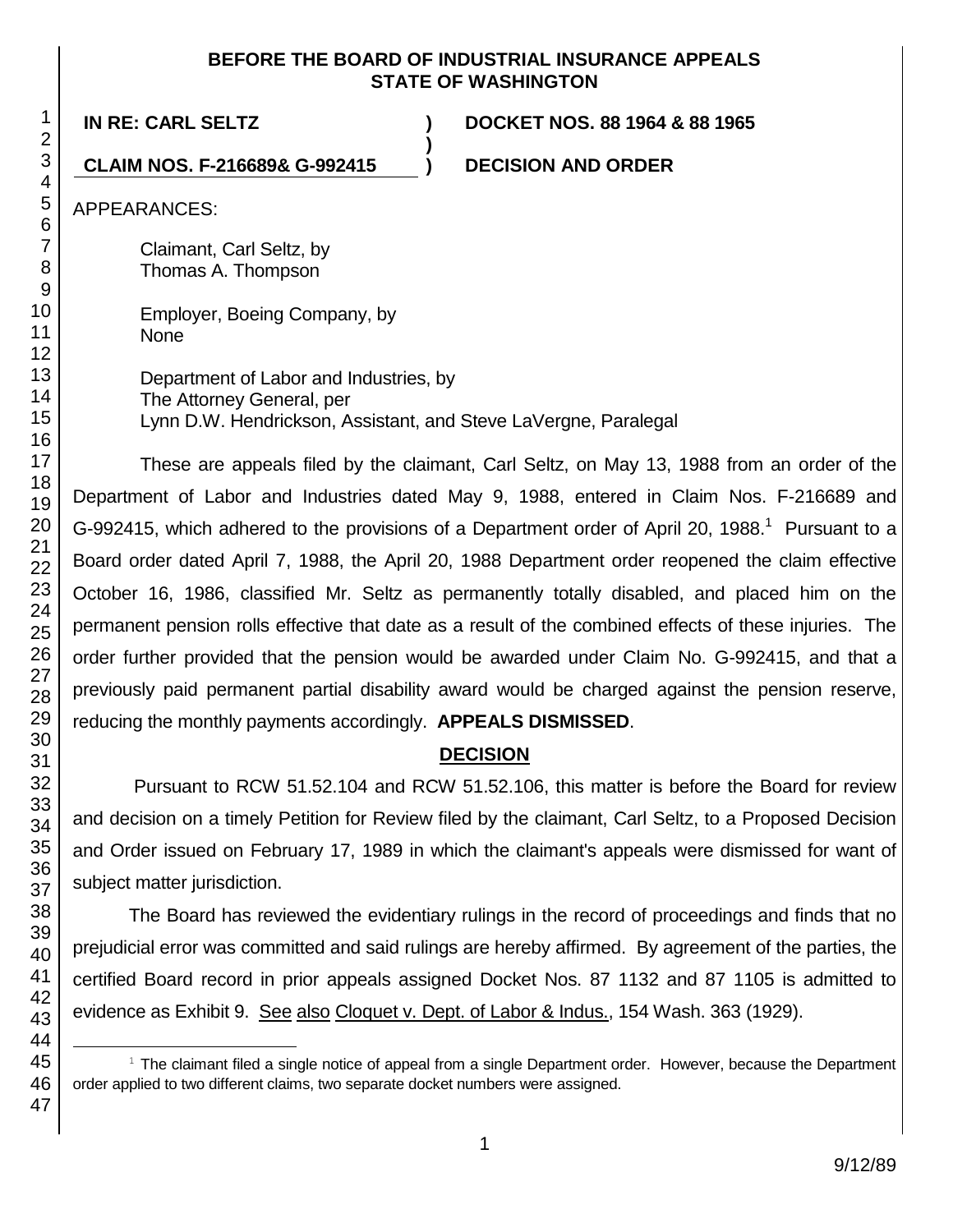The issue before the Board is whether the Department is required to consider a claimant's eligibility for back time loss compensation, when he has been placed on a pension pursuant to a Board order which is silent on the time loss question. The Department maintains that, when the Board has entered an order placing a worker on a pension without designating an effective date, the Department may consider the worker's eligibility for time loss compensation for unpaid periods prior to the date of the closing order which had been appealed. However, the Department also maintains that it will not consider the worker's right to time loss compensation for such periods when the Board directs that the pension should begin on a date earlier than the date of the Department's closing order.

To better elucidate the issue -- these appeals are from a Department order of May 9, 1988 affirming a prior order of April 20, 1988, which placed Mr. Seltz on a pension effective October 16, 1986. The Department orders of May 9, 1988 and April 20, 1988 were based on a Proposed Decision and Order adopted by the Board as its final order on April 7, 1988, involving two appeals from two orders entered in April 1987, closing the two claims (F-216689 and G-992415) with permanent partial disability awards. The Proposed Decision and Order, as adopted by the Board, held that Mr. Seltz was permanently and totally disabled as of October 16, 1986, a date earlier than the April 1987 closing orders. However, the Proposed Decision and Order was silent as to Mr. Seltz's eligibility for unpaid time loss compensation for a period prior to October 16, 1986.

Mr. Seltz's time loss compensation had been terminated effective May 16, 1986 by a Department order dated May 15, 1986, which Mr. Seltz had timely protested. When the Board found Mr. Seltz to be permanently and totally disabled as of October 16, 1986, the Department then issued a ministerial order complying with the Board order. The ministerial order was also silent as to Mr. Seltz's eligibility for time loss compensation from May 17, 1986 through October 15, 1986. When Mr. Seltz then sought time loss compensation for this interim period, the Department refused to consider his request, maintaining that the April 1987 Department orders which had been appealed to the Board contained language closing the claims "with time loss compensation as paid" and therefore the time loss issue now attempted to be raised was res judicata and could no longer be litigated. The claimant, on the other hand, maintains that the Board was without jurisdiction to place Mr. Seltz on the pension rolls on a date preceding the date of the Department's orders closing the claims.

When the Department closed the two claims in April 1987 with permanent partial disability awards and with time loss compensation as paid, the claimant appealed to the Board, maintaining that Mr. Seltz was entitled to a pension. At the first conference held on June 2, 1987, a statement of the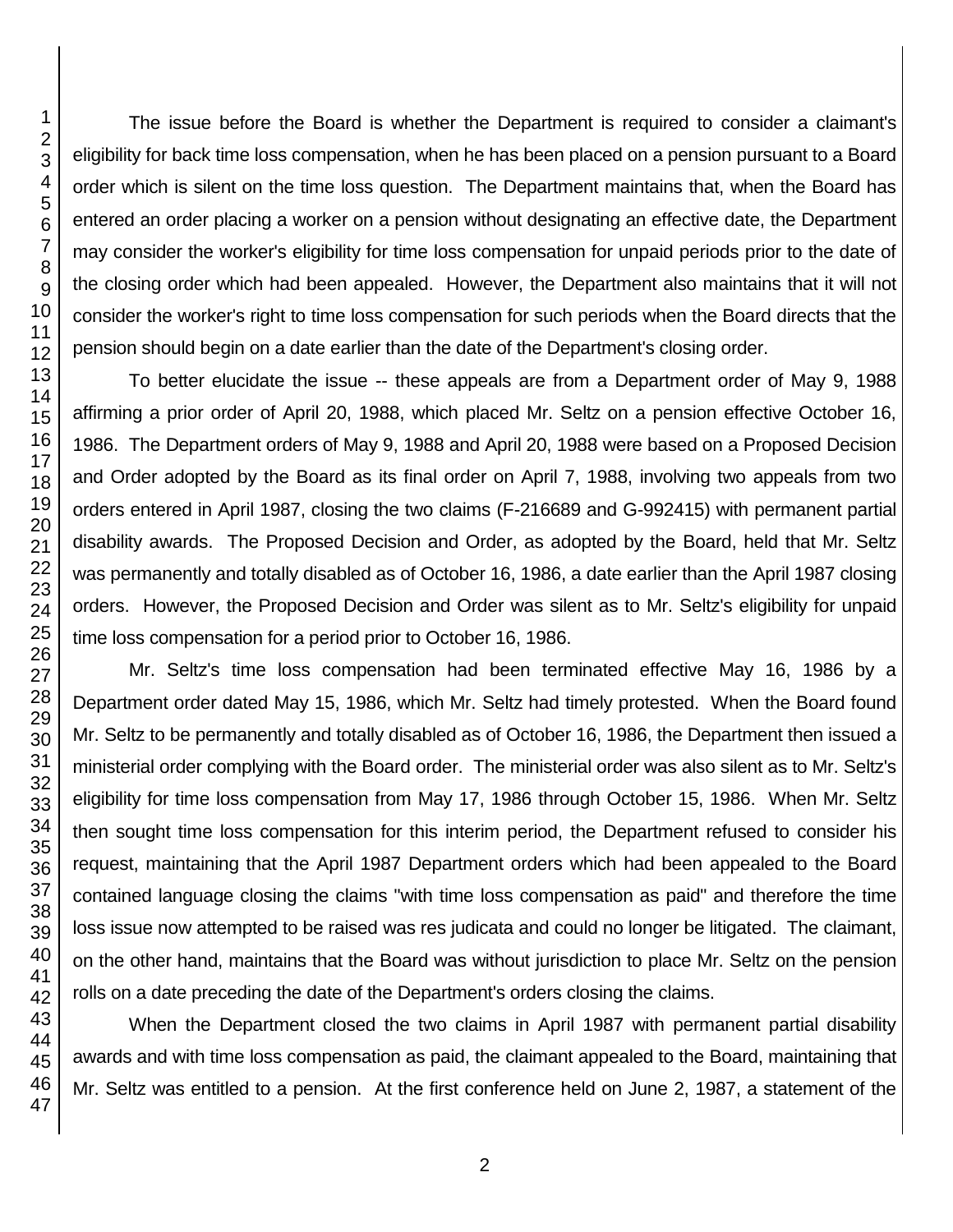issues made by the Mediation Judge included "back time loss compensation from approximately May 1986 forward." At a further conference held on June 30, 1987, a restatement of the issues on appeal made no mention of time loss compensation, but claimant's attorney raised the issue of whether Mr. Seltz was permanently and totally disabled prior to July 1, 1986. At the first hearing held on October 19, 1987 claimant's counsel stated that Mr. Seltz was seeking a pension "as of the closing date" which he indicated would be the first week of April, 1987.

The medical testimony developed through claimant's attorney's questioning did not focus exclusively on Mr. Seltz's condition as of April, 1987. Dr. Early, who examined Mr. Seltz on March 4, 1987, offered opinions with regard to extent of disability, presumably at the time he psychiatrically examined Mr. Seltz. Dr. Burrell, who examined Mr. Seltz on December 19, 1986, offered opinions with regard to permanent total disability, but without regard to April 1987 specifically. The opinions of Mr. Wren, who vocationally evaluated Mr. Seltz on December 30, 1986, were tied to April, 1987. However, no evidence was specifically elicited concerning the claimant's temporary total disability status and right to time loss compensation prior to April, 1987.

The Proposed Decision and Order, dated February 12, 1988, dealt only with the pension issue and directed the Department to place the claimant on a pension as of October 16, 1986. It made no findings of fact or legal conclusions with respect to the claimant's eligibility for time loss compensation between May 17, 1986 and October 15, 1986. Neither the Department of Labor and Industries nor the claimant filed a Petition for Review of the February 12, 1988 Proposed Decision and Order, and it was therefore adopted by the Board as its final order on April 7, 1988.

The claimant submits that the Board was without jurisdiction to decide the date that the claimant achieved the status of permanent total disability, if that date was prior to the date the Department closed the claims with permanent partial disability awards. This contention is incorrect. Implicit in the Department's orders closing the claims with permanent partial disability awards and with time loss compensation as paid is the determination that the claimant was not entitled to a permanent total disability award. Therefore, the orders previously under appeal presented questions concerning the claimant's eligibility for time loss compensation through the date of the claim closure and whether or not the claimant was eligible for a permanent total disability pension at any time through the date of the claim closure. The Board had jurisdiction to determine those questions. See Lenk v. Dept. of Labor & Indus., 3 Wn.App. 977, 982 (1970).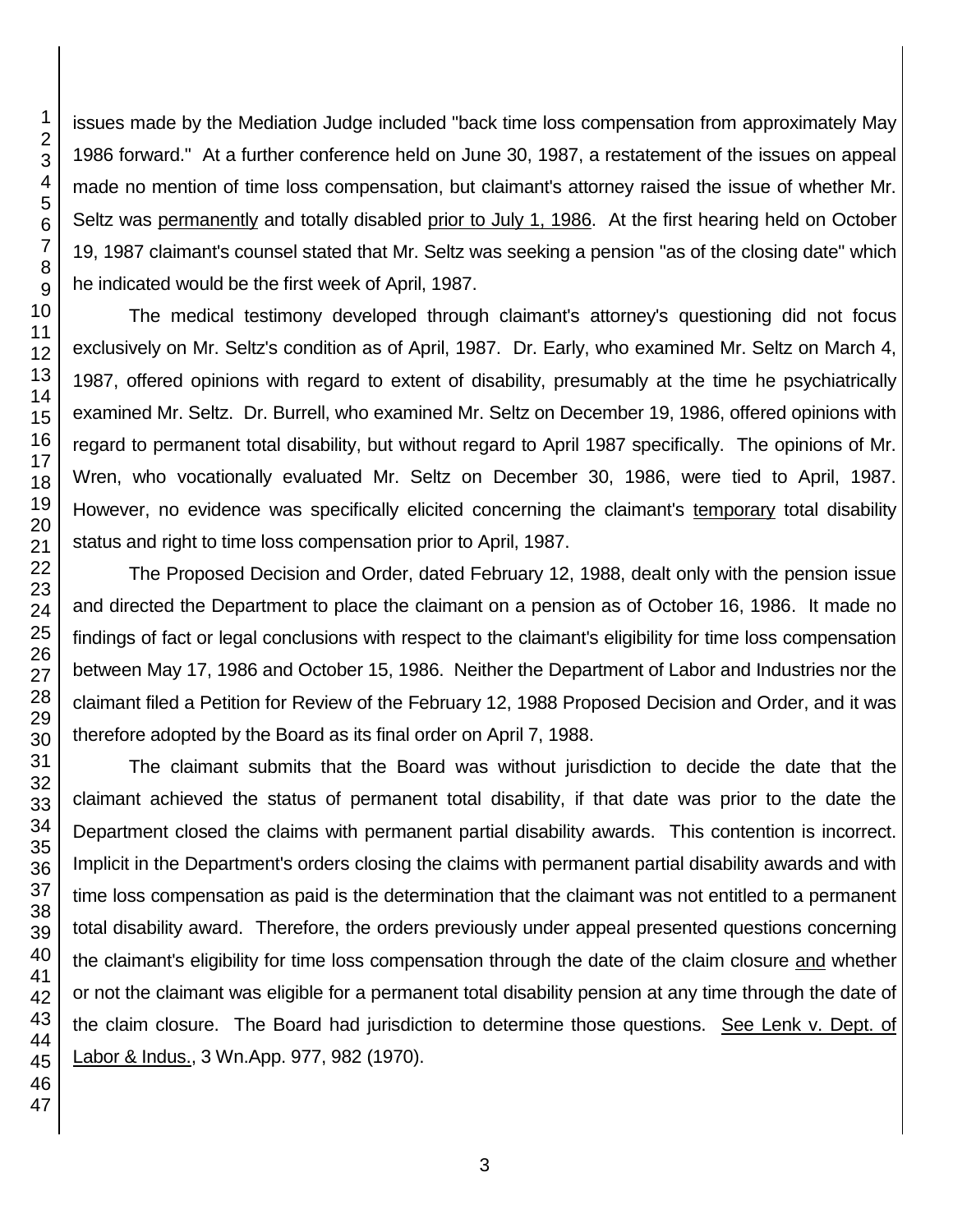Mr. Seltz obviously recognized the Board's jurisdiction to pass on the issue of whether he was permanently and totally disabled prior to April 1987. A restatement of the issues at the June 30, 1987 conference indicates that he was seeking to be accorded permanent total disability status prior to July 1, 1986. Moreover, Mr. Seltz did not challenge the Proposed Decision and Order of February 12, 1988, which explicitly found that as of October 16, 1986 the residuals of the two industrial injuries had rendered him permanently unemployable. See Finding No. 12, Proposed Decision and Order, Dckt. Nos. 87 1132 and 87 1105 (February 12, 1988). The Board had jurisdiction to place Mr. Seltz on a permanent total disability pension prior to the date of the Department's orders closing the claims, and the determination that Mr. Seltz was permanently and totally disabled effective October 16, 1986 is final, since neither the Department nor the claimant sought further review of that finding.

The Board also had jurisdiction in the prior appeals to address Mr. Seltz's eligibility for time loss compensation for any periods after time loss compensation was terminated on May 16, 1986. The absence of a finding as to a material fact is deemed to be a finding against the party having the burden of proving that fact. Lang v. Lang, 40 Wn.App. 758 (1985). Therefore, the silence of the prior February 12, 1988 Proposed Decision and Order on the issue of back time loss compensation, which was a disputed issue before the Board at that time, must be construed as a finding adverse to the claimant. Stafford v. Dept. of Labor & Indus., 33 Wn.App. 231, 237 (1982). Furthermore, since the claimant failed to petition for review of that Proposed Decision and Order, it is res judicata that Mr. Seltz is not entitled to time loss compensation for the period of May 17, 1986 through October 15, 1986.

We are aware that, where the Board order directing that a claimant be placed on a pension is silent with respect to back time loss compensation, the Department routinely considers whether any time loss compensation for periods prior to the date of the closing order should be paid. Indeed, Michael G. Watson, a Department employee of 21 years, testified that he would have followed this procedure if the Board had not fixed the date of the pension to begin on October 16, 1986. If the Department feels itself able to consider eligibility for back time loss compensation when the Board doesn't specifically fix the date of the pension commencement, why shouldn't the Department make the same assessment when the Board specifically fixes the pension commencement as of a date prior to the date of the closing order but after the date of previous time loss termination? No logical explanation has been set forth by the Department to explain its position.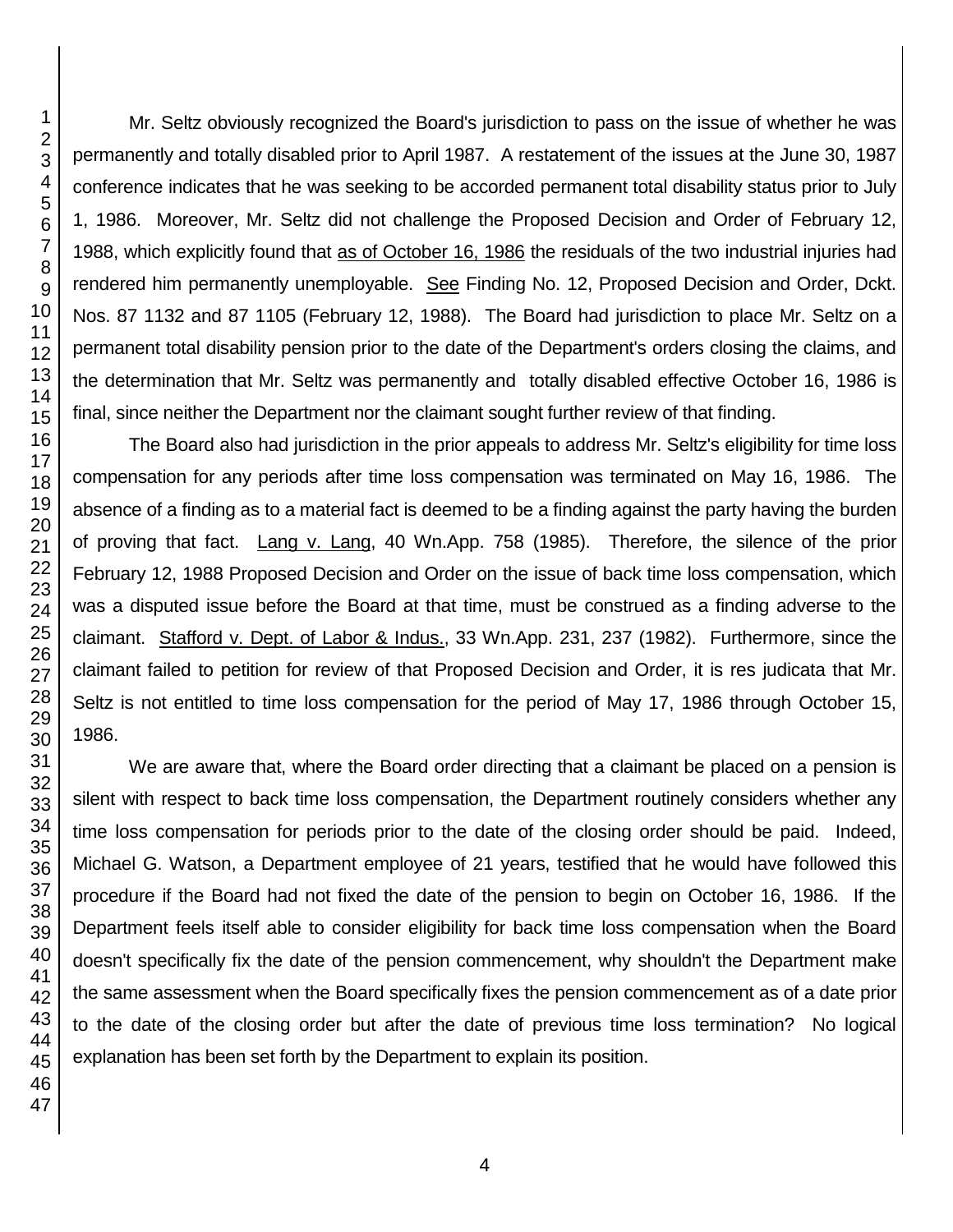At the same time, however, we cannot require the Department to consider Mr. Seltz's eligibility for back time loss compensation. That issue has already been finally determined against him by our order of April 7, 1988 adopting the Proposed Decision and Order of February 12, 1988 in Docket Nos. 87 1132 and 87 1105.

The Department's practice of considering a claimant's eligibility for back time loss compensation when the Board has directed that the claimant be placed on a pension is apparently a longstanding policy. As a practical matter, the Department is not precluded from taking this approach, so long as none of the parties files a subsequent appeal with this Board. However, once the issue is before us in an appeal from a ministerial order, only one conclusion is possible. The Department's practice is not legally enforceable, and for good reason.

If we were now to direct the Department to consider Mr. Seltz's eligibility for back time loss compensation, we would potentially be allowing three separate appeals, where one should have sufficed -- that is, the appeal from the original closing order, the appeal from the Department's ministerial order, and a third appeal if the claimant is dissatisfied with the Department's determination regarding back time loss compensation. The simple fact is that it has already been decided that Mr. Seltz is not entitled to time loss compensation for the period of May 17, 1986 through October 15, 1986. It is one thing if the Department voluntarily chooses to pay back time loss compensation, despite our final determination to the contrary. It is quite another for the claimant to try to relitigate the very same issue before this Board which has already been determined against him in a prior appeal before us. We cannot permit the latter course of action.

Obviously the present situation could have been avoided had the claimant presented evidence to the Board with regard to the back time loss compensation issue at the time of the prior hearings in this matter. Obviously, however, he abandoned that issue. Alternatively, the parties could have agreed that the issue of unpaid time loss compensation was not in dispute in the prior appeals and should be reserved for the Department's further consideration in the event the Board found the claimant to be permanently and totally disabled. The Board might have accommodated such an agreement, although that approach too encourages some piecemeal litigation.

However, since neither of these options was utilized in the prior appeals, we have no choice but to dismiss claimant's appeals from the ministerial Department order of May 9, 1988.

The Board hereby makes the following findings and conclusions: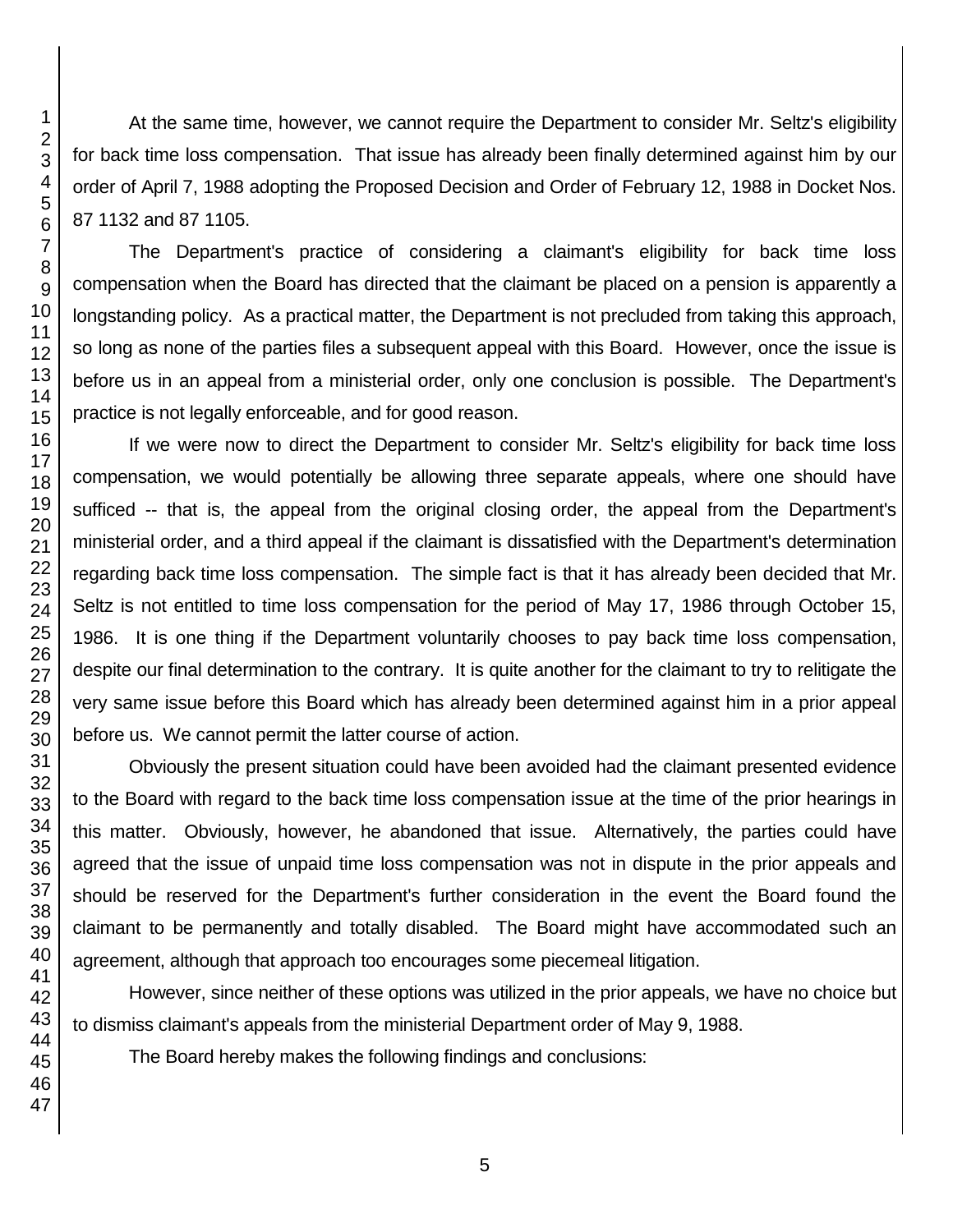#### **FINDINGS OF FACT**

1. On August 20, 1964 the claimant filed an accident report with the Department, alleging an industrial injury to have occurred to his right knee on August 3, 1964 while in the course of employment with the Boeing Company. Thereafter the claim was allowed, assigned Claim No. F-216689, and time loss compensation was paid. On August 13, 1965 the Department closed the claim with a permanent partial disability award equal to 15% amputation value of the left leg at the knee. On March 17, 1966 an aggravation application was filed and on March 29, 1966 the claim was reopened for further treatment. On April 24, 1969 the Department closed the claim with a permanent partial disability award equal to 25% amputation value of the left leg at the knee or lower half of the thigh, less previous award. On May 26, 1970 an aggravation application was filed, and on June 2, 1970 the claim was reopened effective May 1, 1970 for further treatment. On February 1, 1972 the Department entered an order closing the claim with no additional permanent partial disability award.

On November 23, 1973 the claimant filed an aggravation application and on January 7, 1974 the Department entered an order reopening the claim effective November 9, 1973 for further treatment. On April 8, 1987 the Department entered an order closing the claim with no additional permanent partial disability award and on April 14, 1987 the claimant filed a notice of appeal with the Board. On May 6, 1987 the Board granted the appeal and assigned it Docket No. 87 1132.

On January 3, 1977 the claimant filed an accident report for an industrial injury occurring on December 28, 1976 while in the employ of American Strevall Inc. On March 28, 1977 the Department entered an order allowing the claim, assigning Claim No. G-992415 and closing the claim for medical treatment only. This order was protested on March 31, 1977 and on May 18, 1977 the Department entered an order setting aside the March 28, 1977 order, directing that the claim remain open. On November 15, 1982 the Department entered an order denying responsibility for the left hip condition as unrelated and closing the claim with a permanent partial disability award equal to 50% of the amputation value of the left leg at or above the knee joint with a functional stump. Claimant protested on November 29, 1982 and thereafter, on December 16, 1982, the Department entered an order modifying the order of November 15, 1982 ordering the claim to remain open for treatment. On May 15, 1986 the Department entered an order terminating time loss compensation with payment made through May 16, 1986. On June 17, 1986 the claimant protested the determination of May 15, 1986. On June 9, 1986 the Department entered an order finding the claimant not eligible for vocational rehabilitation services due to his employability. After a protest, the director entered an order on July 31, 1986 finding that the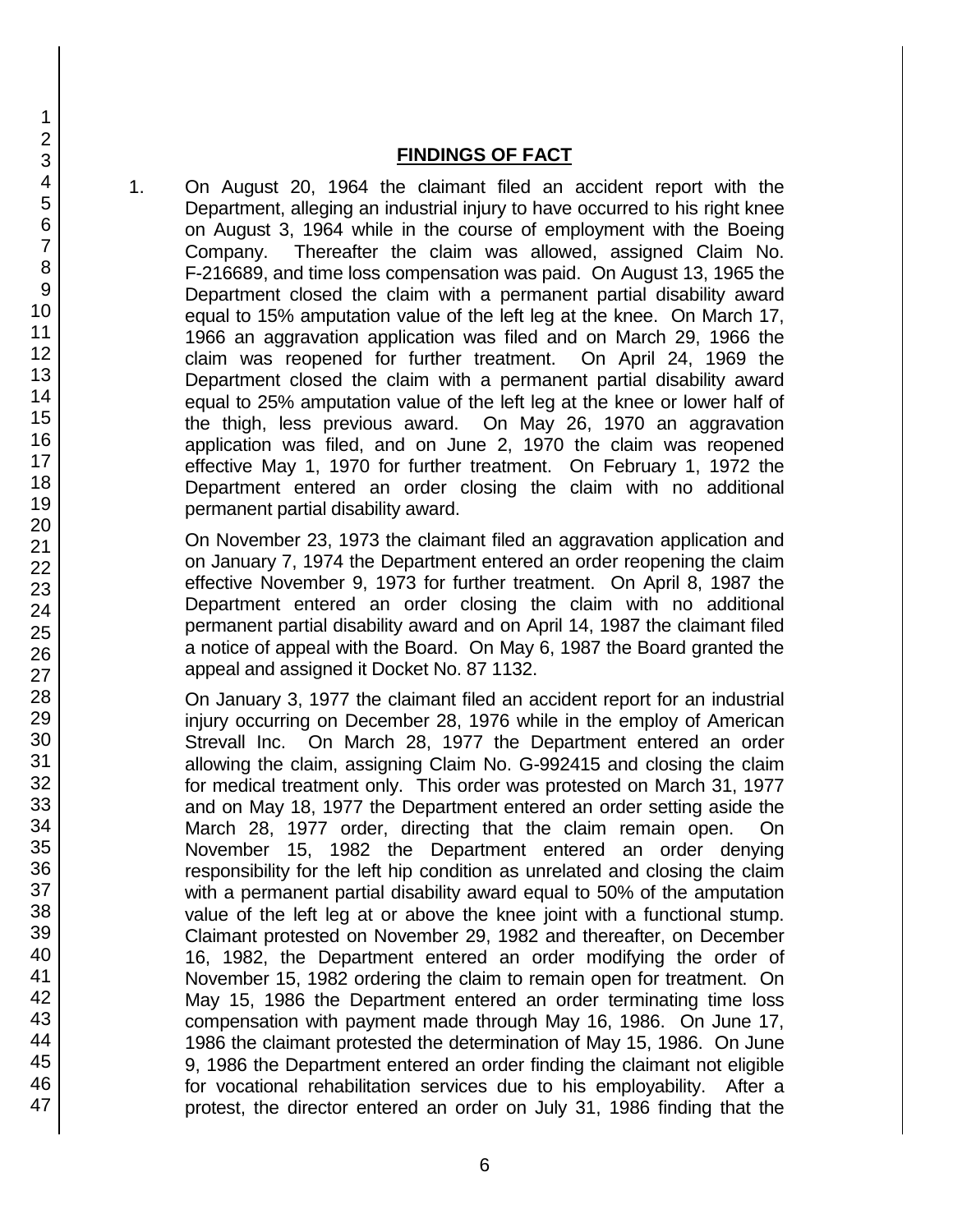claimant was employable and physically capable of performing the job of order clerk on a full-time basis. On December 4, 1986 the Department entered an order closing the claim with a permanent partial disability award equal to 57% of the amputation value of the right leg above the knee joint with a short thigh stump. On January 22, 1987 the claimant protested the Department order of December 4, 1986. On February 25, 1987 the Department entered an order holding the December 4, 1986 order in abeyance. On April 1, 1987 the Department entered an order correcting and superseding the order of December 4, 1986 and ordering the claim closed with time loss compensation as paid to date and an award for permanent partial disability equal to 35% disability at or above the knee joint with functional stump, over and above the 25% disability award at or above the knee joint with functional stump to the left knee issued in Claim No. F-216689, an award equal to 5% of the left leg above the knee joint with a short thigh stump over and above the pre-existing disability to the knee, less permanent partial disability awards previously paid, and ordering reimbursement of an overpayment in the amount of \$714.88. On April 8, 1987 the claimant appealed to the Board from the Department order of April 1, 1987. On May 6, 1987 the Board entered an order granting the appeal, assigning Docket No. 87 1105.

On February 12, 1988 a Proposed Decision and Order was entered in the appeals assigned Docket Nos. 87 1105 and 87 1132, Claim Nos. G-992415 and F-216689, concluding that between February 1, 1972 and April 8, 1987 the claimant's condition had become aggravated and that effective October 16, 1986 the claimant was totally permanently disabled from the combined effects of the disabilities under Claim No. F-216689 and G-992415. The Proposed Decision and Order contained no findings or conclusions with respect to claimant's eligibility for time loss compensation during the period of May 17, 1986 through October 15, 1986. On April 7, 1988 the Board entered an order adopting the Proposed Decision and Order as the final order of the Board, no Petition for Review having been filed by any party. On April 20, 1988 the Department entered an order in Claim Nos. F-216689 and G-992415 reopening the claim effective October 16, 1986 and classifying Mr. Seltz as permanently totally disabled effective that date, the pension to be awarded under Claim No. G-992415, less the prior paid awards. On May 4, 1988 the claimant protested and on May 9, 1988 the Department entered an order adhering to the provisions of the Department order of April 20, 1988. On May 13, 1988 the claimant filed a notice of appeal with the Board which was assigned Docket No. 88 1964 for Claim No. F-216689 and Docket No. 88 1965 for Claim No. G-992415.

2. After the Board issued its order of April 7, 1988 (in Docket Nos. 87 1132 and 87 1105) adopting the February 12, 1988 Proposed Decision and Order which placed Mr. Seltz on the pension rolls effective October 16, 1986, but was silent with regard to Mr. Seltz's eligibility for time loss compensation from May 17, 1986 through October 15, 1986, the

47